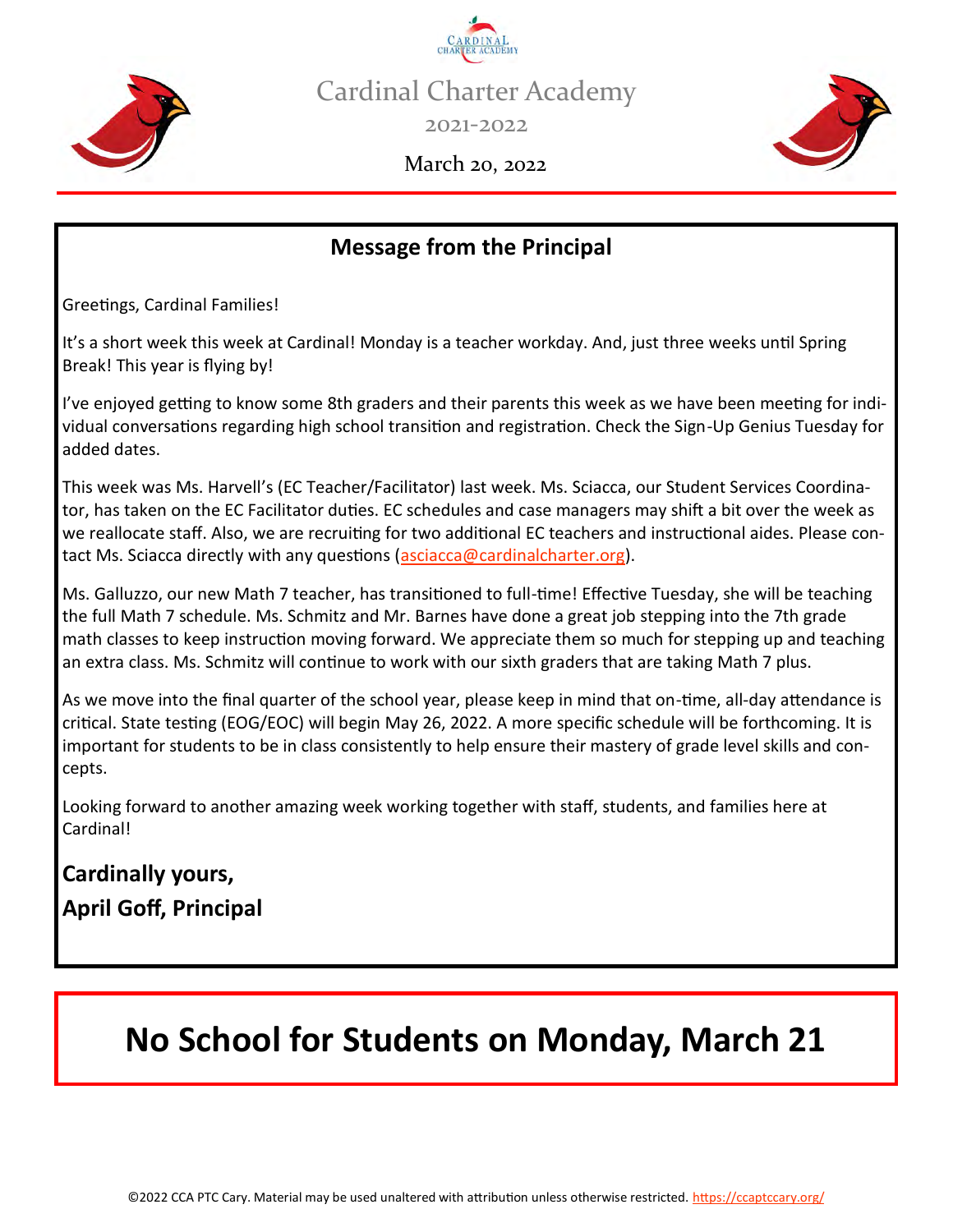



March 20, 2022



#### **Upcoming Calendar Dates (as of 3/20 check [Calendar](https://ccaptccary.org/calendar/) for updates)**

- 3/21 Teacher Workday (no school for students) 3/30 End of Quarter 3
- 
- 3/23 Spirit Night at Blaze Pizza ([signup\)](https://signup.com/go/ccaevents) 4/8 Early Release at NOON
- 3/25 Deadline to Order Yearbooks 4/11-15 Spring Break
- 
- 
- 3/22 Track Meet at Wilson Prep 1988 120 AV 2014 Paid Dress Down Day—Decades Day [\(tickets\)](https://give.classy.org/CCADD7Decades)
	-
	-
- 3/29 Track Meet at Wilson Prep 194/18 Teacher Workday (no school for students)

#### **Yearbooks**

Time is running out to order yearbooks! Orders must be placed using the link provided below. The cost for a yearbook is \$25 and there will be one yearbook for the whole school (elementary and middle are combined again this year). **Yearbooks must be ordered by THIS Friday, March 25.** 

[https://ybpay.lifetouch.com](https://ybpay.lifetouch.com/)

CCA Yearbook ID: 13332722

#### **Notes from our Counselor—New**

Mrs. Robertson-Brooks, our Guidance Counselor, has begun visiting classes for classroom guidance activities. She will be starting to run groups within the next week or so. The three groups that she will start with are: Anger Management, Bullying Prevention, and Grief & Bereavement. Parents, if you want your child to par-ticipate, please email Mrs. Robertson-Brooks [\(srobertsonbrooks@cardinalcharter.org\)](mailto:srobertsonbrooks@cardinalcharter.org). A brief description of each group is below.

Anger Management Group

Since unchecked anger can often lead to aggressive behavior, anger management uses various techniques to help a person cope with thoughts, feelings, and behaviors in a healthy and more productive way.

#### Bullying Prevention Group

Bullying can threaten students' physical and emotional safety at school and can negatively impact their ability to learn. The best way to address bullying is to stop it before it starts. This group aims to make our school safer and prevent bullying.

#### Grief and Bereavement Group

Most people will experience loss at some point in their lives. Grief is a reaction to any form of loss. Bereavement is a type of grief involving the death of a loved one. Bereavement and grief encompass a range of feelings from deep sadness to anger. The process of adapting to a significant loss can vary dramatically from one person to another. It often depends on a person's background, beliefs, and relationship to what was lost. This group will help students process through their emotions, discuss various stages of grieving, and allow them to share in a safe space with their peers dealing with similar situations.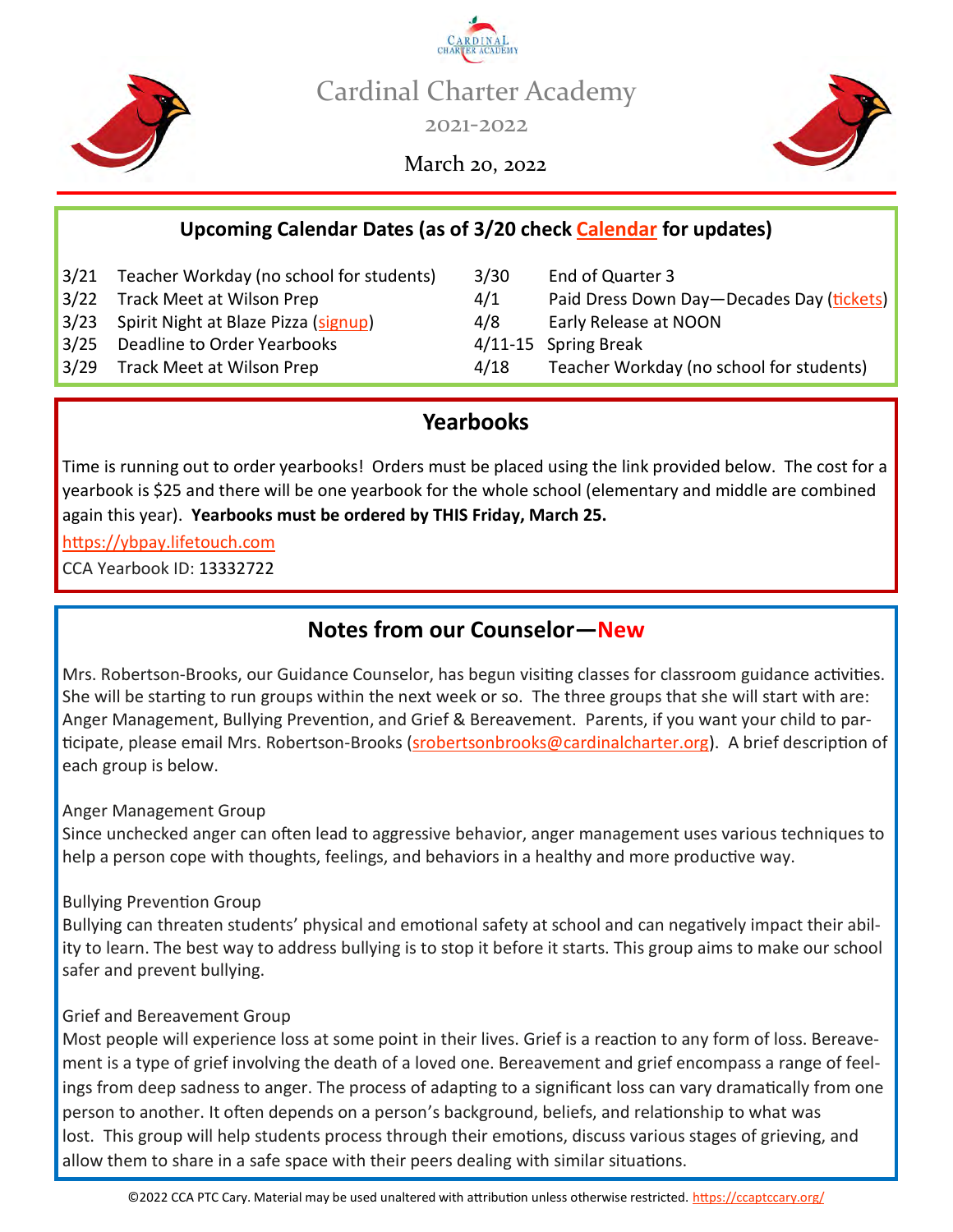

Cardinal Charter Academy 2021-2022

March 20, 2022



#### **Decade Day Paid Dress Down Day—New**

**April 1** will be a PAID dress down day with proceeds supporting our clinic! Students may wear clothes representing a particular decade, such as 70's or 80's wear. Attire must be school appropriate, and no ripped/torn clothes. Spirit wear/ class shirts are also acceptable; however you still must pay. Purchase tickets for the dress down [here.](https://give.classy.org/CCADD7Decades) If you purchased a dress down pass with your school start pack, you do NOT need to purchase an additional ticket.





#### **Spirit Event at Blaze Pizza—New**

On **March 23**, Cardinal will have a spirit event at Blaze Pizza at Park West in Morrisville (1024 Market Center Drive) 5 to 8 p.m. Blaze will donate 20% of the proceeds to Cardinal's PTC.

Families may earn a half hour volunteer credit for attending the spirit event. Sign up for the event [here](https://signup.com/go/ccaevents) and then email your carpool number and a picture from the restaurant or at home with takeout to [cardinalcharterevents@gmail.com.](mailto:cardinalcharterevents@gmail.com) All pictures must be received by March 24 at midnight to receive credit. The signup closes on March 23.

#### **Lost and Found**

\*Please label everything that your child wears or brings to school.\*

Lost and Found is located in the cafeteria. All unlabeled items are held for 2 weeks after being posted in the newsletter and on Facebook. After the two week waiting period, all unlabeled items will be donated. Please claim items as soon as possible. If you know the owner of an item, please tag them to make them aware. Please bookmark the album as photos are updated periodically. Please note that only those items with names, identifying marks, names or unique characteristics, names are photographed and stored in a secure location. Unlabeled items will still be located in the Lost and Found in the cafeteria for the two week holding period.

Students may check Lost and Found for unlabeled items or request assistance at the front desk for labeled items. Also, parents may stop by the front desk after morning drop off or when you come in to volunteer during open hours to look in Lost and Found.

[https://photos.app.goo.gl/PC4QRgfh7jN7E1Ry7](https://photos.app.goo.gl/PC4QRgfh7jN7E1Ry7?fbclid=IwAR3YwX8em2BHK0No9GXw-SIyYDLcoc-OU9vpu32kg07RSAe4OTAzU59DlEc)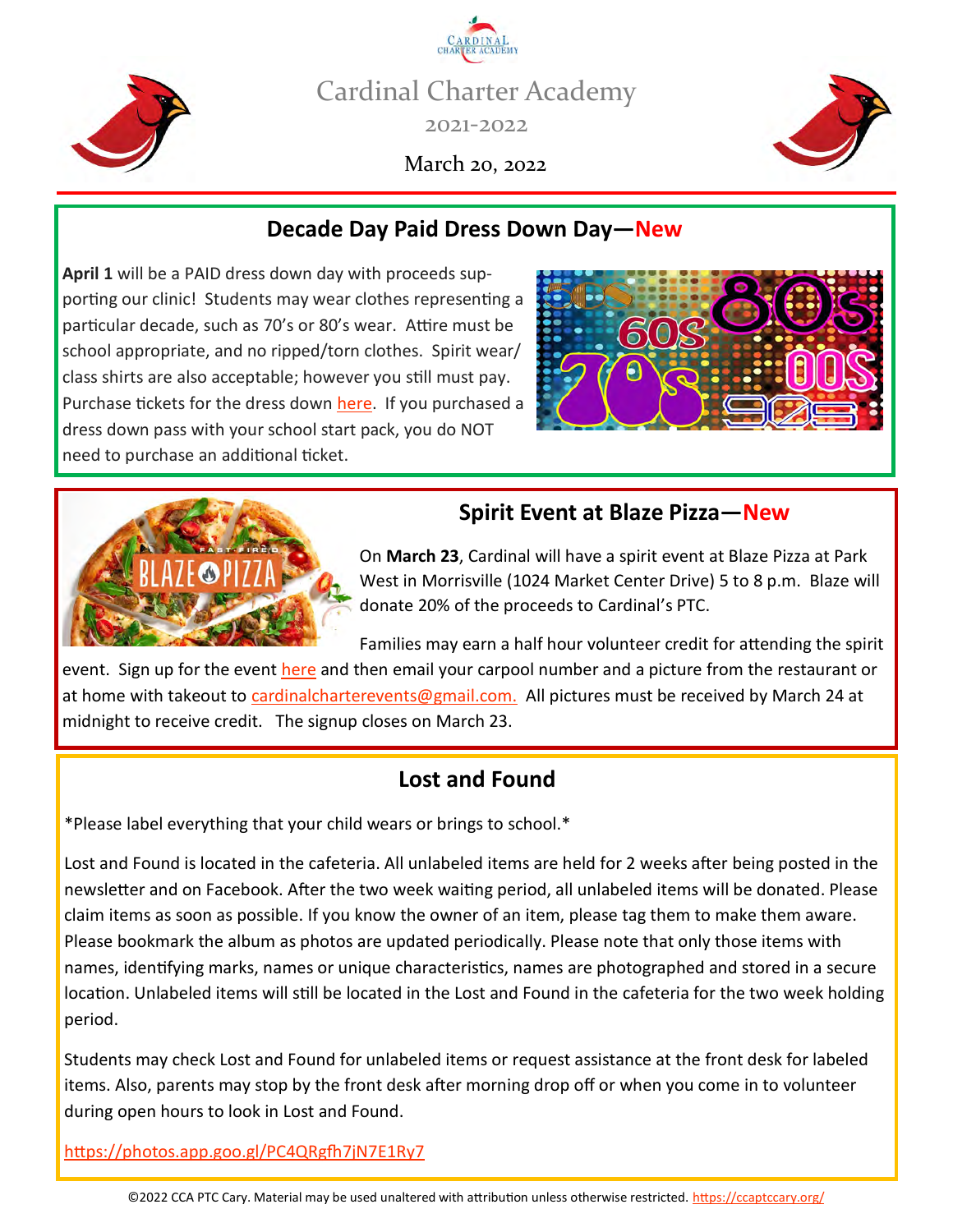

Cardinal Charter Academy

2021-2022

#### March 20, 2022



## **Track Information**

Please note the start times of the meets. Track practice will be Monday through Thursday from 3:30-5 p.m.

**Track families only: Join the remind group for all updates by sending a text to 81010 and in the message type "@g666kk".**

Wilson Prep Address: 2755 Tilghman Road, Wilson, NC 27896

Cardinal Home Track Address: Buffalo Road Athletic Complex 5812 Buffaloe Rd, Raleigh, NC 27616

Maureen Joy Address: Buffalo Road Athletic Complex 5812 Buffaloe Rd, Raleigh, NC 27616

- March 22 Cardinal @ Wilson Prep Academy
- March 29 Cardinal @ Wilson Prep Academy
- April 5 Cardinal @ Wilson Prep Academy
- April 20 Cardinal Hosting Track

(3:30 Start Time- Athletes there by 3 p.m.)

- April 26 Cardinal @ Maureen Joy
	- (3:00 Start Time- Athletes there by 2:30 p.m.)
- May 3 Middle School Championship

Wilson Prep hosting track





Spring Picture Day fun!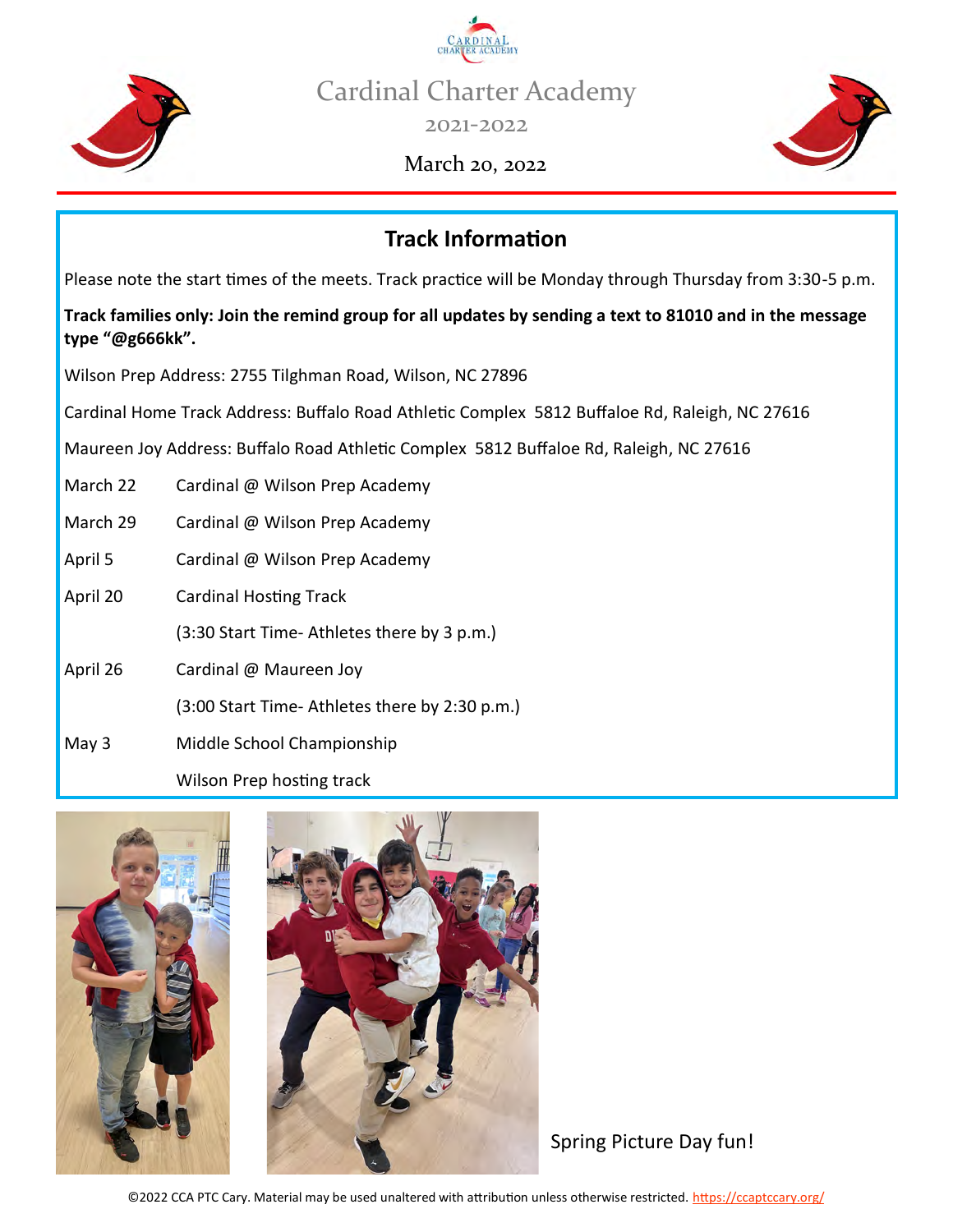



2021-2022

March 20, 2022



## **VOLUNTEERS NEEDED—Updated**

Use the links below to find new volunteer opportunities to fulfill your volunteer commitment. A complete list of volunteer opportunities can be found on the PTC website [here.](https://ccaptccary.org/volunteer-opportunities/)

List of volunteer opportunities:

Administrative and Operations Support (including CCC): https://signup.com/go/ccaadminopportunities

Carpool and Cafeteria Helpers/Monitors: <https://signup.com/go/ccacarpoolcafeteria>

We are continuing to use SignUp this year to provide volunteer opportunities and wishlists. Training will be available for teachers, room parents, and committee chairs from our volunteer coordinator, Allison. Please [contact](mailto:ccacommunityinvolvement@gmail.com) [her](mailto:ccacommunityinvolvement@gmail.com) if you need help.

#### **Covid Symptom Reminders**

Students, teachers, and staff who have symptoms of COVID-19, should stay home and be referred to their healthcare provider for testing and care. Staying home when sick is essential to keep infections out of schools and prevent spread to others.

For students, staff, and teachers with chronic conditions, symptom presence should represent a change from their typical health status to warrant exclusion from school. Occurrence of any of the symptoms below while a student, teacher, or staff member is at school suggests the person may be referred for diagnostic COVID-19 testing or evaluation.

If your student has

any of these symptoms,

please keep them home!

- Fever or chills
- Cough
- Shortness of breath or difficulty breathing
- Fatigue
- Muscle or body aches
- Headache
- New loss of taste or smell
- Sore throat
- Congestion or runny nose
- Nausea or vomiting
- Diarrhea

More information on [how to monitor for symptoms](https://www.cdc.gov/coronavirus/2019-ncov/community/schools-childcare/symptom-screening.html) is available from the CDC.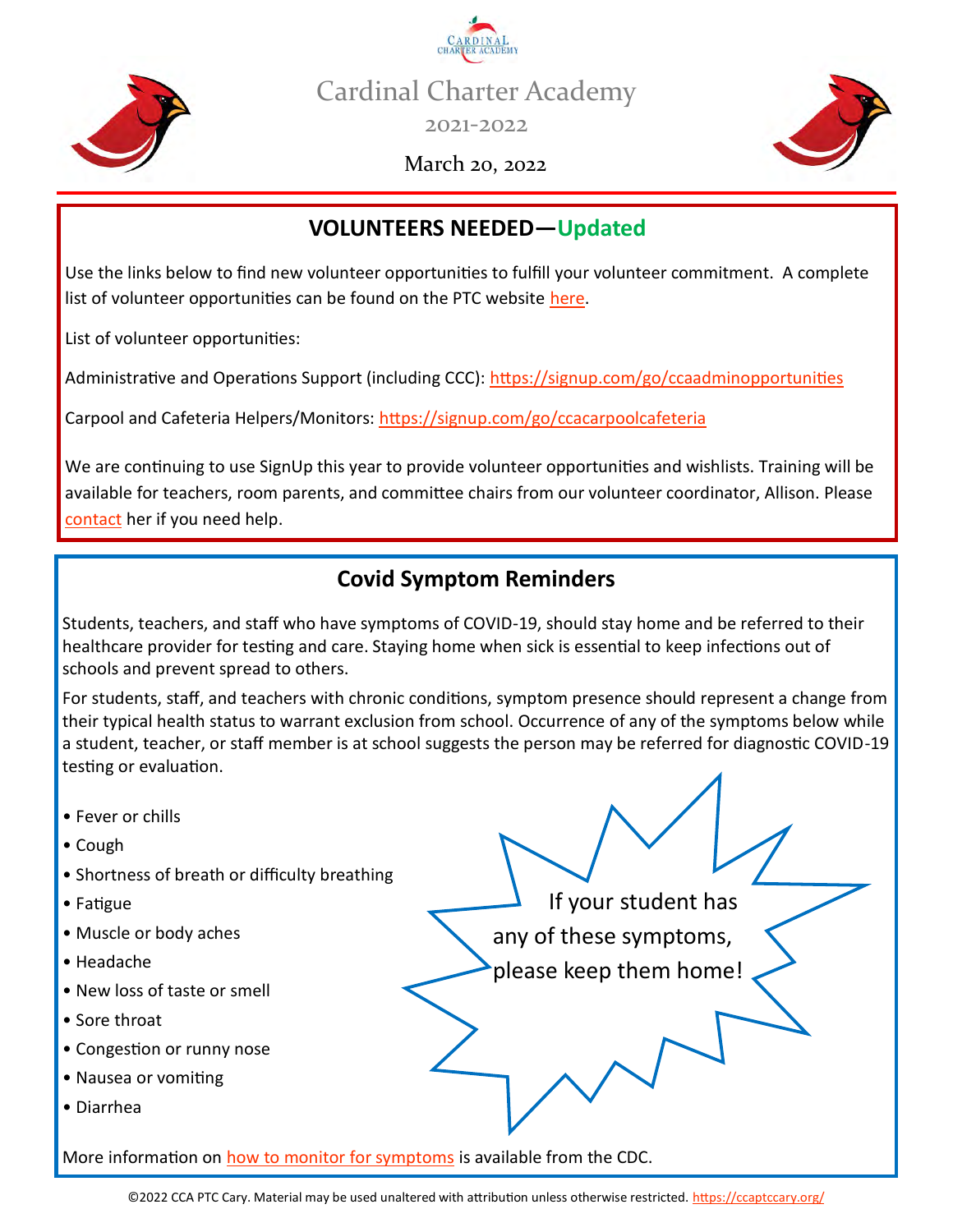Cardinal Charter Academy

2021-2022

March 20, 2022



**School breakfast and lunch are free for all students.**

|                  | 21-Monday | 22-Tuesday                      | 23-Wednesday | 24-Thursday            | 25-Friday             |
|------------------|-----------|---------------------------------|--------------|------------------------|-----------------------|
| <b>Breakfast</b> | No School | Pop tarts                       | Pancakes     | French Toast           | Cereal Graham         |
|                  |           | <b>Apple Slices</b>             | Oranges      | <b>Apple Slices</b>    | Crackers              |
|                  |           |                                 |              |                        | Oranges               |
|                  |           |                                 |              |                        |                       |
|                  |           |                                 |              |                        |                       |
|                  |           |                                 |              |                        |                       |
| Lunch            | No School | Carolina Hot Dog   Cheeseburger |              | <b>Chicken Nuggets</b> | <b>Cheese Dippers</b> |
|                  |           | Slaw                            | Sweet Potato | Roll                   | Roasted Broccoli      |
|                  |           | <b>Baked Beans</b>              | Tots         | Corn                   | Applesauce            |
|                  |           | Apple/Diced                     | Apple/Sliced | Side Salad             | Turkey and            |
|                  |           | Pears                           | Peaches      | Ham and Cheese         | Cheese Sand-          |
|                  |           | Ham and Cheese                  | Chef Salad   | Sandwich               | wich                  |
|                  |           | Sandwich                        |              |                        |                       |
|                  |           |                                 |              |                        |                       |

\*Menus may change due to food availability.

#### **Fast Food**

Fast food is not allowed on campus for students per our policy in the Parent-Student Handbook, page 14. If your child forgets his/her breakfast or lunch, do not bring in fast food or have it delivered. Breakfast and lunch are available free of charge for every student this year.

## **Enrollment Questions**

Ms. Lanfrey is assisting with marketing and enrollment. If you have questions about enrollment for next year, please email her at [jstafford@cardinalcharter.org.](mailto:jstafford@cardinalcharter.org)





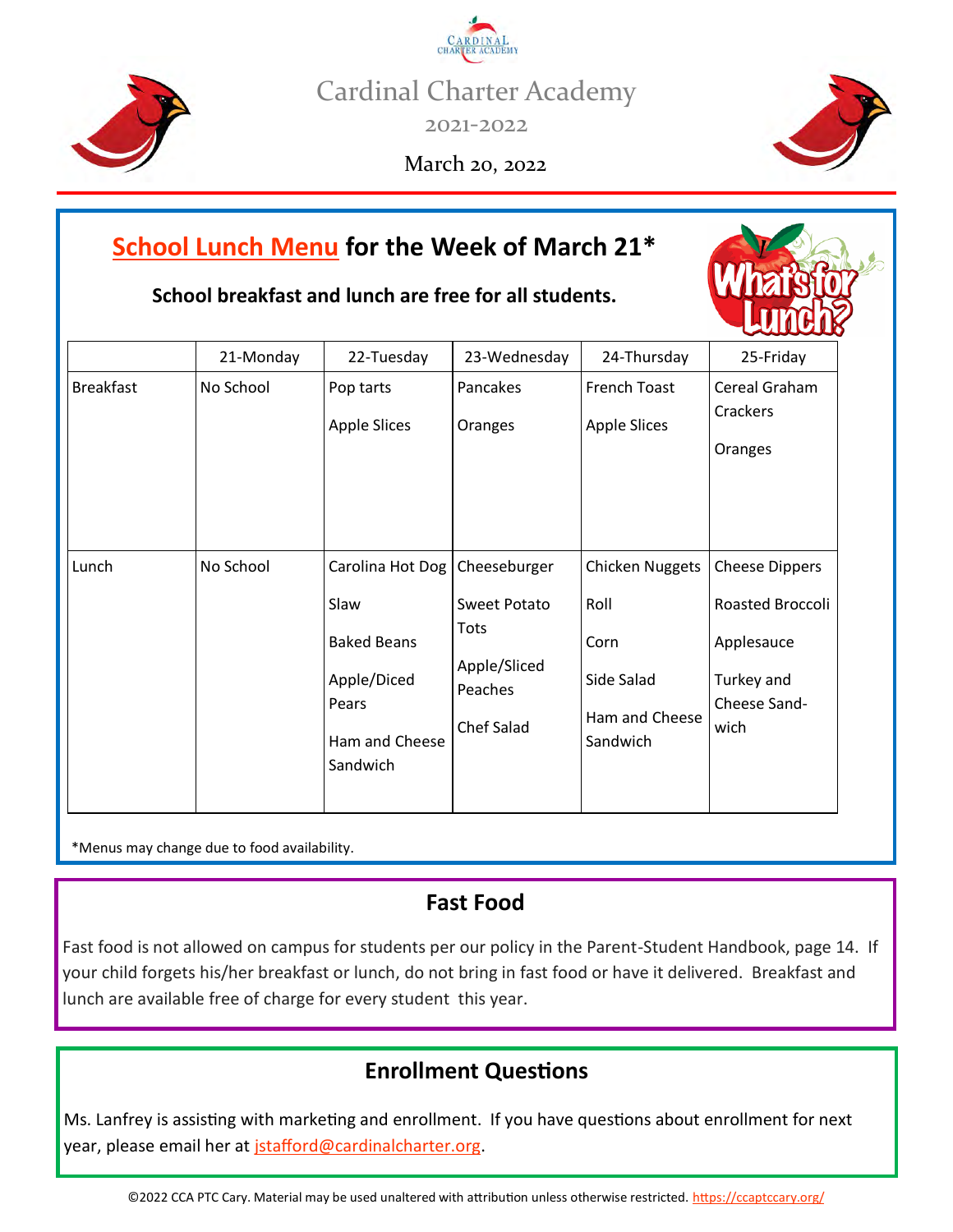



March 20, 2022



## **Weekly COVID-19 Report—Updated**

Cardinal Charter Academy strives to be completely transparent with our community while still protecting privacy. Each week, CCA will provide our families with an updated account of COVID-19 cases in the building along with a comparison to the week prior. Cardinal will continue to follow CDC and NCDHHS procedures and notify those who were **potentially exposed**. We are in consistent collaboration with the Wake County Health Department in an effort to prevent the spread of COVID within our community.

| Number of COVID-19 Cases for the | Number of new COVID-19 Cases for the |  |
|----------------------------------|--------------------------------------|--|
| week of March 7                  | week of March 14                     |  |
|                                  |                                      |  |

If there is a confirmed exposure or positive case in your home please keep your child(ren) at home and email Nurse Sophie Tyler [styler@cardinalcharter.org](mailto:styler@cardinalcharter.org) immediately for further instructions related to quarantine and guidance moving forward.

#### **COVID Information**

Please continue to be diligent about symptom screening, checking temperature, and checking for any symptoms of Covid, everyday before reporting to school. If you have any symptoms, please remain home and get tested before returning on campus in order to help keep everyone safe and healthy.

Cardinal follows the Strong Schools NC Public Health Toolkit (K-12) related to COVID-19 safety protocols and procedures. A link to the toolkit can be found here: [https://covid19.ncdhhs.gov/strong](https://covid19.ncdhhs.gov/strong-schools-nc-public-health-toolkit)-schools-nc-publichealth-[toolkit.](https://covid19.ncdhhs.gov/strong-schools-nc-public-health-toolkit)

We are not requiring, but are strongly encouraging, everyone 5 and older who is eligible to receive a COVID-19 vaccine to get one if they wish to do so. A link to the CDC website where you can find more information about the COVID-19 vaccines is here: [https://www.cdc.gov/coronavirus/2019](https://www.cdc.gov/coronavirus/2019-ncov/vaccines/index.html)-ncov/vaccines/index.html.

Masks are optional for all students, staff, and volunteers in the building.

Mrs. McLaughlin, our CRT, was a feature reader in Ms. McLaughlin's second-grade class! Yep, they're related!

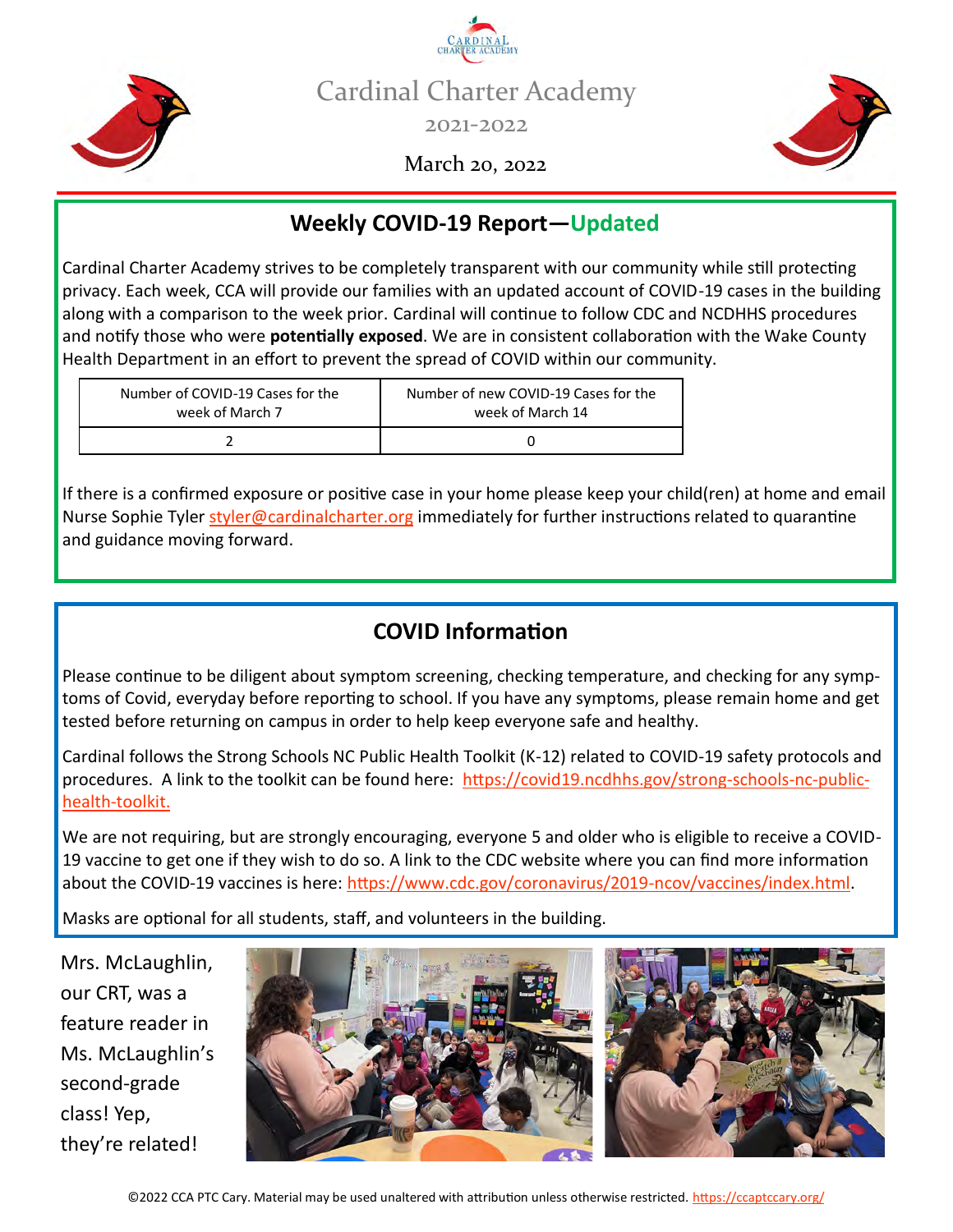Cardinal Charter Academy 2021-2022

March 20, 2022

Mrs. Waginger's third-grade class explored the states of matter through a root beer float experiment!





Four of Ms. Dees' students were very

kind and helped organize Mr. Conver-

sano's room!











©2022 CCA PTC Cary. Material may be used unaltered with attribution unless otherwise restricted. <https://ccaptccary.org/>